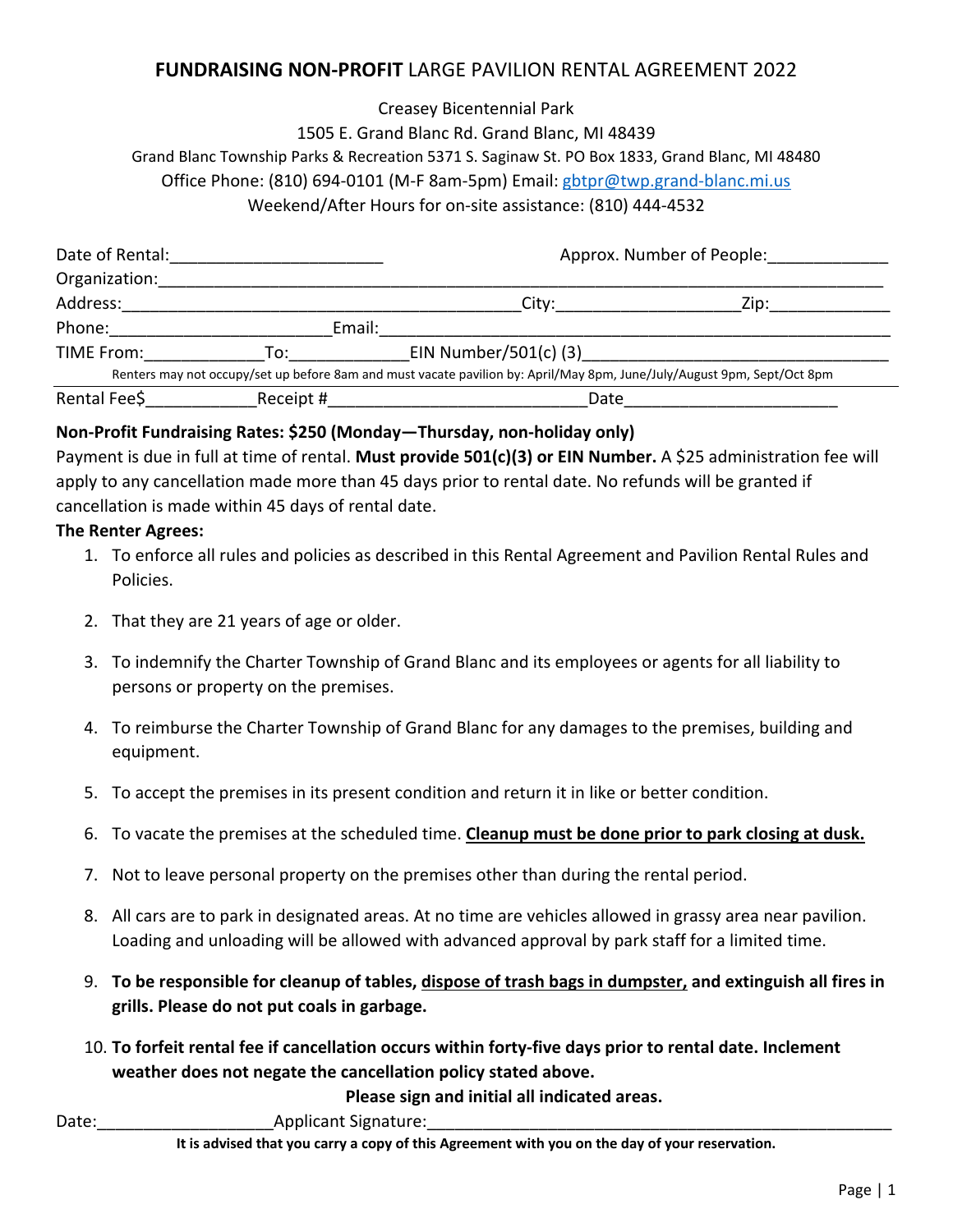# **PAVILION RENTAL AGREEMENT (If alcohol will be served)**

Between the Charter Township of Grand Blanc Parks and Recreation and

(print your first & last name)

regarding the rental for personal use of a Large Pavilion at Creasey Bicentennial Park.

- A. When alcoholic beverages are served, the renter shall provide a copy of homeowner's insurance certificate naming the Charter Township of Grand Blanc as an additional insured. Renter agrees that alcoholic beverages may only be consumed by persons over the age of 21.
- B. The Charter Township of Grand Blanc shall not be liable for any personal injury or property damage occurring on the premises or to any persons therein and renter agrees to indemnify and hold harmless the Charter Township of Grand Blanc, its employees and agents from any loss or claims arising from the rental of Township property or the use of Creasey Bicentennial Park.
- C. Renter shall be responsible for any repairs or replacement of the premises or property thereon necessitated by any damages caused.
- D. The Charter Township of Grand Blanc shall not be liable in any manner for any loss, injury, or damage incurred by lessee from acts of theft, burglary, or vandalism committed by either identified or unidentified persons.
- E. Alcoholic beverages must be contained to the immediate pavilion area. Alcohol cannot be sold on the premises and may be served only to persons over the age of 21.

Lessee Signature Today's Date\_\_\_\_\_\_\_\_\_\_\_\_\_\_\_\_\_\_\_\_\_\_

INITIAL HERE IF ALCOHOL WILL NOT BE SERVED\_\_\_\_\_\_\_\_\_\_